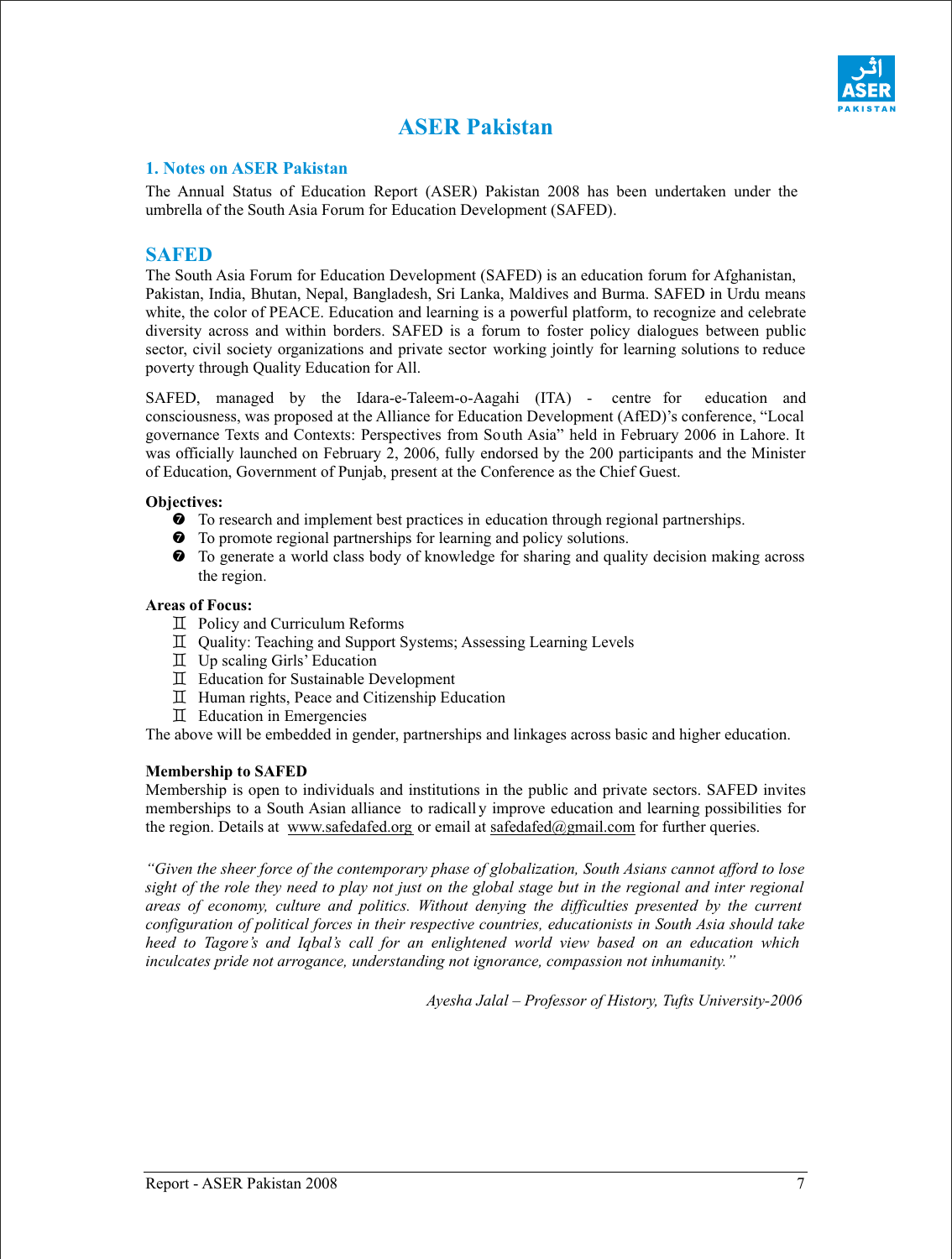

# **ASER Pakistan: Preparedness and Processes**

## **Setting the Scene for ASER Implementation in Pakistan**

In August 2006 and June 2007 two teams from the Pakistan chapter of SAFED visited India to meet with Pratham, a well known non-governmental organization, for exploring what works in promoting quality education across the borders. The SAFED teams took part in training sessions for ASER in Rajasthan and Delhi and also participated in the field testing of ASER methodology and tools. The possibilities for ASER Pakistan were discussed threadbare with Pratham and a strategy for its replication in Pakistan was made with specific adaptations.

ASER Pakistan seeks to extend the concept of an Education Watch through a replicable, predictable annual measurement and mobilization exercise, informing the public about where we stand on children's learning levels between the ages of 3-16 years.

Unfortunately when it comes to the quality data, there are challenges of low reliability. ASER provides ground for evidence based discourse on the status of education and creates space for policy recommendations based on data collected by grassroots and national organizations alike working as partners of SAFED. This is a citizens' led initiative to inform the public and all stakeholders across public and non-state sectors including households and children about the current condition of what children know in basic literacy and numeracy up to grade II level. The information in ASER helps mobilize society to take action, because children matter and their learning matters. These children are our future nation-builders. Early learning and quality education is important for sustainable, longterm development of societies.

## **Technical input from ASER India**

In August 2008 a group of ASER master trainers from Pratham and ASER Centre, India, led by Dr. Rukmini Banerjee and Dr. Wilima Wadhwa, visited Pakistan to conduct a training workshop for potential ASER surveyors, titled "ASER Pakistan: A National Initiative for Quality Education." SAFED (with ITA as its secr etariat www.safedafed.org), hosted the event in collaboration with the Institute of Education and Research (IER) University of Punjab, the Children's Global Network, Pakistan and Pakistan Coalition for Education (PCE).

The 5-day workshop attended by 55 self financed participants from the length and breadth of Pakistan was a huge success. Not only the quality of information and knowledge imparted by the ASER India was superb, but also the hands on practice of the survey. This included mapping, selection of households, testing the tools, communication skills in 6 villages of Sheikhupura District as well as reporting results and compiling district report cards.

One of the most important part of the workshop was the suggestion and modification round. Adapting a regional tool to local contexts, the structure of the education sector, both public and private etc. was critical. The presence of the Indian team during this discussion was strategic to fulfill local requirements for the survey while keeping intact the core parameters and philosophy of ASER.